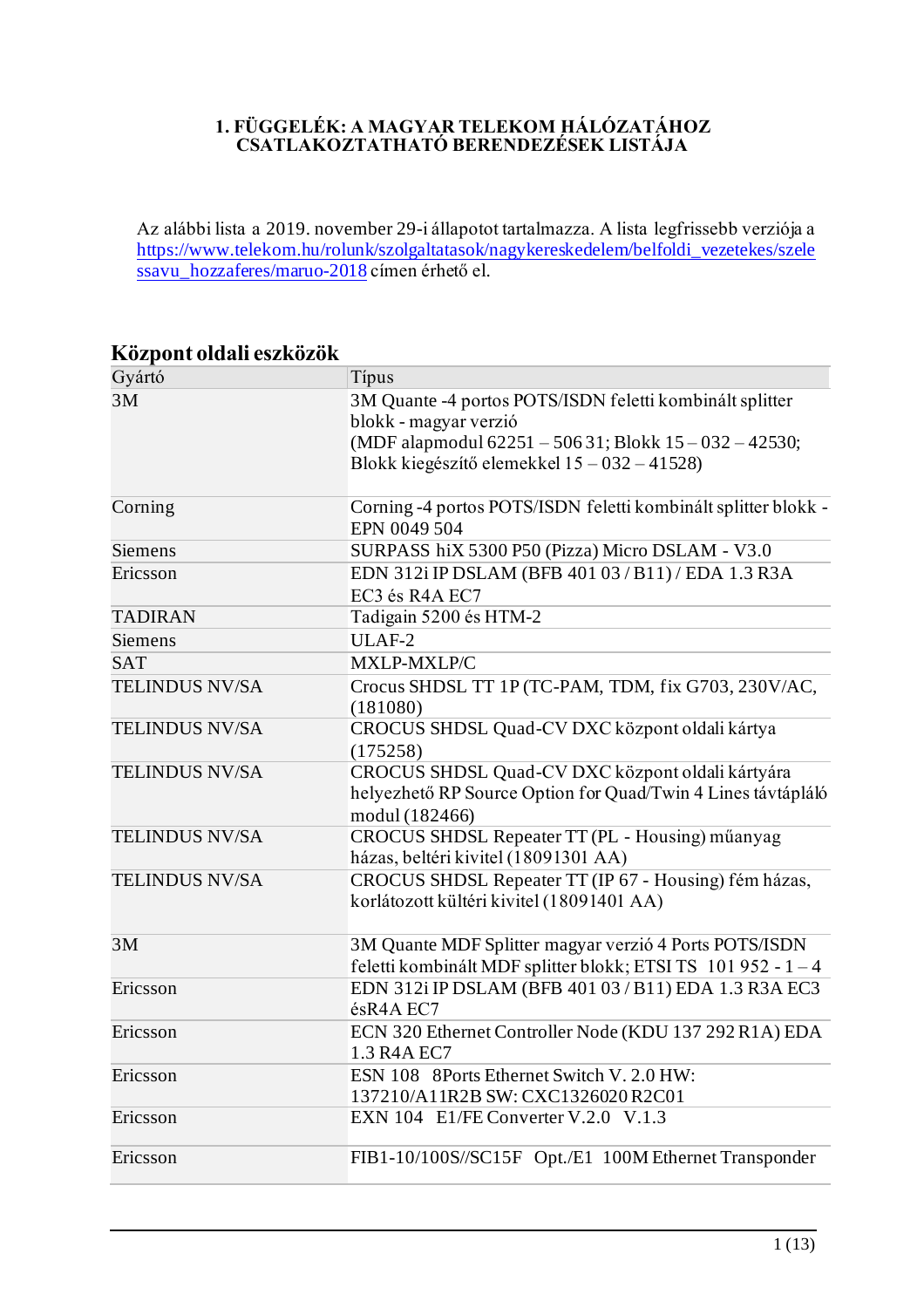| Ericsson              | EDN 312i IP DSLAM (BFB 401 03 / R1C) EDA 2.1 R1A                                                                                                                                 |
|-----------------------|----------------------------------------------------------------------------------------------------------------------------------------------------------------------------------|
| Ericsson              | ECN 320 Ethernet Controller Node (KDU 137 292 R1A) EDA<br>2.1 R <sub>1</sub> A                                                                                                   |
| Ericsson              | ESN 108 8Ports Ethernet Switch (KDU 137 210/A11 R2B)<br><b>EDA 2.1 R1A</b>                                                                                                       |
| Ericsson              | EDN 312xi IP DSLAM (BFB 401 05 / B11 R1A) EDA 2.1<br>R1A                                                                                                                         |
| <b>TELINDUS NV/SA</b> | Crocus SHDSL TT (egy érpáras, TC-PAM kódolású, TDM<br>alapú; G.703 SIEMENS 1.6/5.6 csatl.)                                                                                       |
| <b>TELINDUS NV/SA</b> | <b>CROCUS SHDSL TWIN-CV 2P</b>                                                                                                                                                   |
| <b>TELINDUS NV/SA</b> | <b>CROCUS SHDSL 2P TT</b>                                                                                                                                                        |
| <b>TELINDUS NV/SA</b> | Crocus SHDSL TT 1P (TC-PAM, TDM, fix G703, 230V/AC,<br>(181 080)                                                                                                                 |
| <b>TELINDUS NV/SA</b> | Crocus SHDSL TT 1P G703 RP (178 715)                                                                                                                                             |
| <b>TELINDUS NV/SA</b> | Crocus SHDSL TT 2P G703 RP (178 713)                                                                                                                                             |
| <b>TELINDUS NV/S</b>  | 1421 SHDSL Router (177446)                                                                                                                                                       |
| <b>ALCATEL</b>        | ALCATEL Litespan - 1540 MLS HB Line Card Shelf (MLS-<br>HB Main) 3EC 40010 ADAB 02 MLS High Band shelves<br>NEHC +SDAD, 80 Mb 3EC 40088 CBAB 04 Narrowband<br>Controller for SDH |
| <b>ALCATEL</b>        | ALCATEL Litespan - 1540 MLS HB<br>NEHP-J (SD, MLS HB) 3EC 40529 ABAA 01 Plug for NEHC                                                                                            |
| <b>ALCATEL</b>        | ALCATEL Litespan - 1540 MLS HB<br>SYNTH-1N / Compact ADM-1 3AL 79090 BAAD 01 SDH<br><b>Transport Card</b>                                                                        |
| <b>ALCATEL</b>        | ALCATEL Litespan - 1540 MLS HB<br>Flash Eprom for (SYNTH-1) 1AB151770002 -                                                                                                       |
| <b>ALCATEL</b>        | ALCATEL Litespan - 1540 MLS HB<br>Optical Module for STM-1 3AL 78815 AAAD 01 -                                                                                                   |
| <b>ALCATEL</b>        | ALCATEL Litespan - 1540 MLS HB<br>POWP-A 3EC 40084 AFAB 01 Plug for Battery Power Supply                                                                                         |
| <b>ALCATEL</b>        | ALCATEL Litespan - 1540 MLS HB<br>Plug AUXP-A 3EC 40225 CBAA 02 -                                                                                                                |
| <b>ALCATEL</b>        | ALCATEL Litespan - 1540 MLS HB<br>Plug OSDPA 3EC 40173 ABAA 03 -                                                                                                                 |
| <b>ALCATEL</b>        | ALCATEL Litespan - 1540 MLS HB<br>Plug TARP-B 3EC 41249 AAAA 01 TARC Plug                                                                                                        |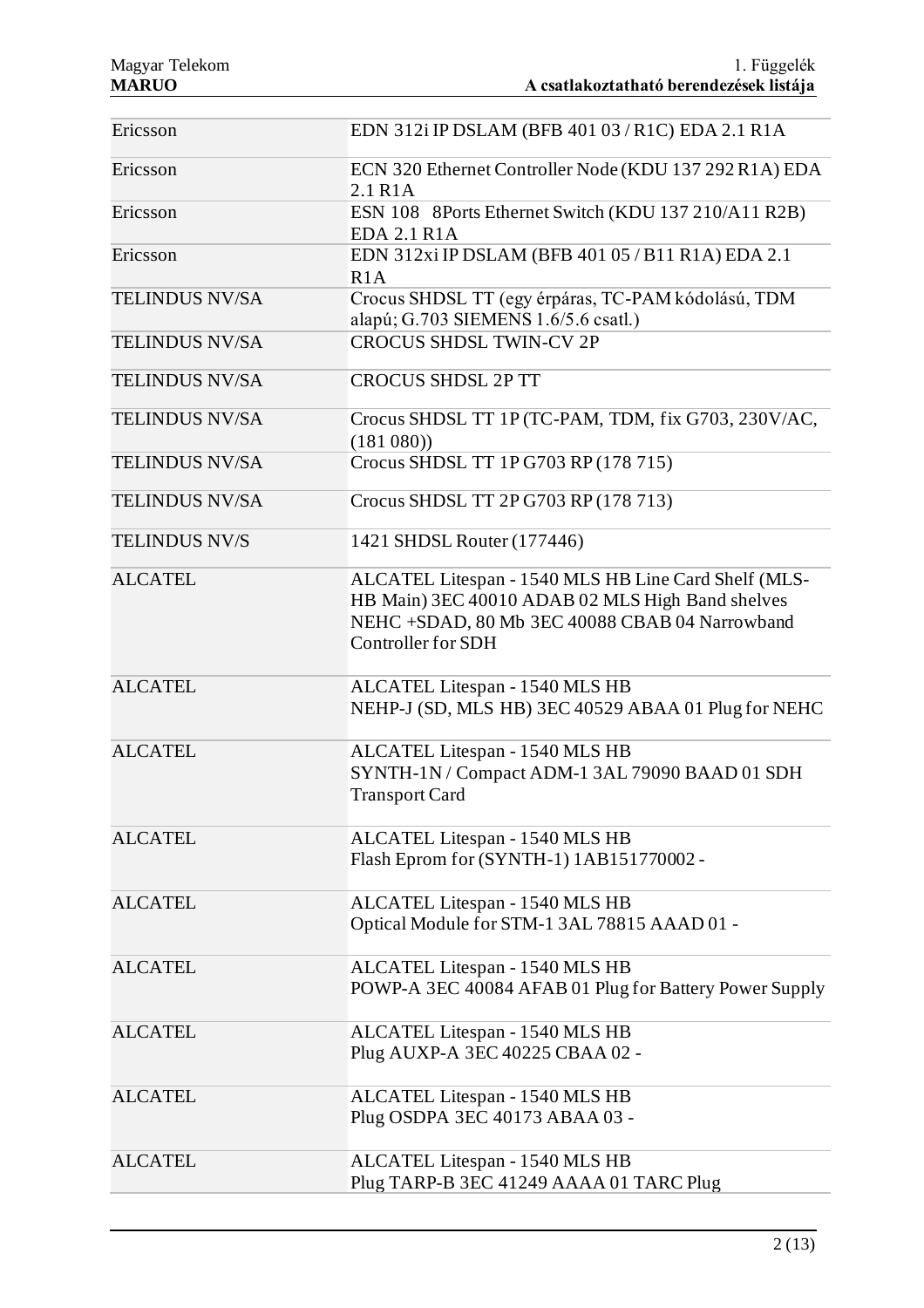| <b>ALCATEL</b> | ALCATEL Litespan - 1540 MLS HB<br>TARC-B 3EC 40122 ABAA 01 Test, Alarm, Inventory, Card                                          |
|----------------|----------------------------------------------------------------------------------------------------------------------------------|
| <b>ALCATEL</b> | ALCATEL Litespan - 1540 MLS HB<br>ATLC-C 3EC 42053 ABAA 05 30 POTS Line Card                                                     |
| <b>ALCATEL</b> | ALCATEL Litespan - 1540 MLS HB<br>Plug LFSPA 3EC 40015 ABAA 01 Line Filtering Single Plug                                        |
| <b>ALCATEL</b> | ALCATEL Litespan - 1540 MLS HB<br>Plug DURPB (Equipped vith DURC) 3EC 41250 ACAA 01<br><b>DURC</b> Plug                          |
| <b>ALCATEL</b> | ALCATEL Litespan - 1540 MLS HB<br>DURC-C 3DY 00032 ABAA 005 Dual Ring Generator Card                                             |
| <b>ALCATEL</b> | ALCATEL Litespan - 1540 MLS HB<br>Plug PRCPA-AC (Equipped vith PRCC) 3EC 40142 AAAA 02<br>PRCC Plug                              |
| <b>ALCATEL</b> | ALCATEL Litespan - 1540 MLS HB<br>PRCC-A card 3EC 40013 AAAB 06 ISDN PRA Line Card                                               |
| <b>ALCATEL</b> | ALCATEL Litespan - 1540 MLS HB<br>BALC-B 3EC 40052 BEAA 07 16 ISDN BRA Subscriber<br>Lines.                                      |
| <b>ALCATEL</b> | ALCATEL Litespan - 1540 MLS HB<br>TACC-A card 3EC 40034 AAAB 05 Test Access Control Card                                         |
| <b>ALCATEL</b> | ALCATEL Litespan - 1540 MLS HB<br>Fan kit 3EC 41500 ADAA 02                                                                      |
| <b>ALCATEL</b> | ALCATEL Litespan - 1540 MLS HB<br>NEHP-PRCC cable --                                                                             |
| <b>ALCATEL</b> | ALCATEL Litespan - 1540 MLS HB<br>AICC-A (ADSL controller card) 3EC 40136 AAAB 06<br>Broadband Controller Card 4x2Mb/s G.703 IMA |
| <b>ALCATEL</b> | ALCATEL Litespan - 1540 MLS HB<br>LTAC-B 3EC 40137 BAAA 04 ADSL ISDN Card, 4 Portos                                              |
| <b>ALCATEL</b> | ALCATEL Litespan - 1540 MLS HB<br>NACC-B 3EC 40138 BAAA 03 ADSL ISDN Splitter Card, 8<br>Portos                                  |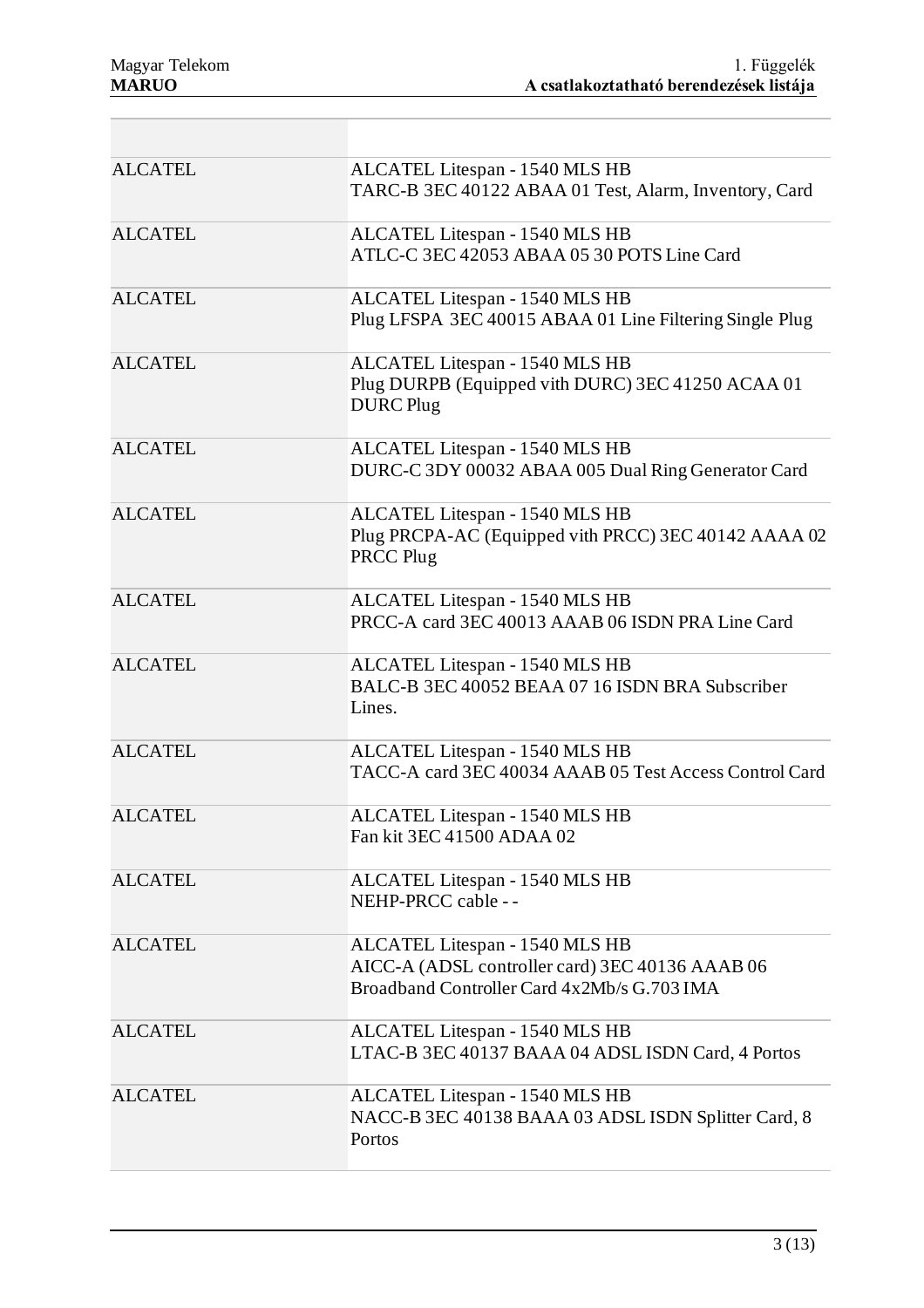| <b>ALCATEL</b>  | ALCATEL Litespan - 1540 MLS HB<br>TSPP-B 3EC 40140 BAAA 01 Triple BB-NB Combiner Plug                                                                                                      |
|-----------------|--------------------------------------------------------------------------------------------------------------------------------------------------------------------------------------------|
| <b>ALCATEL</b>  | ALCATEL Litespan - 1540 MLS HB<br>DSPP-B 3EC 40569 ABAB 03 Double BB-NB Combiner Plug<br>12 lines                                                                                          |
| <b>ALCATEL</b>  | ALCATEL Litespan - 1540 MLS HB<br>NEHP-A/PRCP-A for IMA --                                                                                                                                 |
| <b>ALCATEL</b>  | ALCATEL Litespan - 1540 MLS HB<br>MPS 270 Sub-rack - Tápellátó keret                                                                                                                       |
| <b>ALCATEL</b>  | ALCATEL Litespan - 1540 MLS HB<br>SM 270 Power Supply Module - Tápegység modul                                                                                                             |
| <b>ALCATEL</b>  | ALCATEL Litespan - 1540 MLS HB<br>230 ACV/48 DCV 5A                                                                                                                                        |
| <b>ALCATEL</b>  | ALCATEL Litespan - 1540 MLS HB<br>ACM1D Alarm and Control Module for Power Systems -<br>Felügyeleti és vezérlő modul a tápellátó rendszerhez                                               |
| Hatteras        | HN 4000 - I típusjelű SHDSL (IEEE 802.3 ah) berendezés,<br>(Firmware: release 12.1.5; version: 1.12.8.) és a<br>100/1000 Base-Tx/2 Uplink modul (elektronikus interfésszel)                |
| Hatteras        | HN 4000 - I típusjelű SHDSL (IEEE 802.3 ah) berendezésben<br>(Firmware: release 12.1.5; version: 1.12.8.)<br>a Link Aggregation funkció is.                                                |
| <b>Hatteras</b> | HN 408 U - 2E - I típusjelű SHDSL (IEEE 802.3 ah)<br>berendezés, amely központ- és előfizető oldali berendezésként<br>is konfigurálható<br>(Firmware: release 12.1.5; version: 1.12.8.)    |
| Hatteras        | HN 404 U - 2E - I típusjelű SHDSL (IEEE 802.3 ah)<br>berendezés, amely központ- és előfizető<br>oldali<br>berendezésként is konfigurálható<br>(Firmware: release 12.1.5; version: 1.12.8.) |
| Ericsson        | EDA 2.1 EDN312xi típusú<br>IP DSLAM új 1 CXC 132 8113 R2A01 szoftver verzióval                                                                                                             |
| Hatteras        | HN 4000 - GbX HS Uplink Modul (Azonosító: 920041-2000-<br>01)                                                                                                                              |
| Hatteras        | HN 4000 - I típusjelű SHDSL (IEEE 802.3 ah) berendezés,<br>(Firmware: release 12.1.5; version: 1.12.8.)                                                                                    |
| Hatteras        | HN 408 U - 2E - I típusjelű SHDSL (IEEE 802.3 ah)<br>berendezés, amely központ- és előfizető oldali berendezésként<br>is konfigurálható<br>(Firmware: release 12.1.5; version: 1.12.8.)    |
| Hatteras        | HN 408 U - $2E - I - T$ típusjelű SHDSL (IEEE 802.3 ah)<br>berendezés, amely központ oldali berendezésként<br>konfigurálható (Firmware: release 12.1.5; version: 1.12.8.)                  |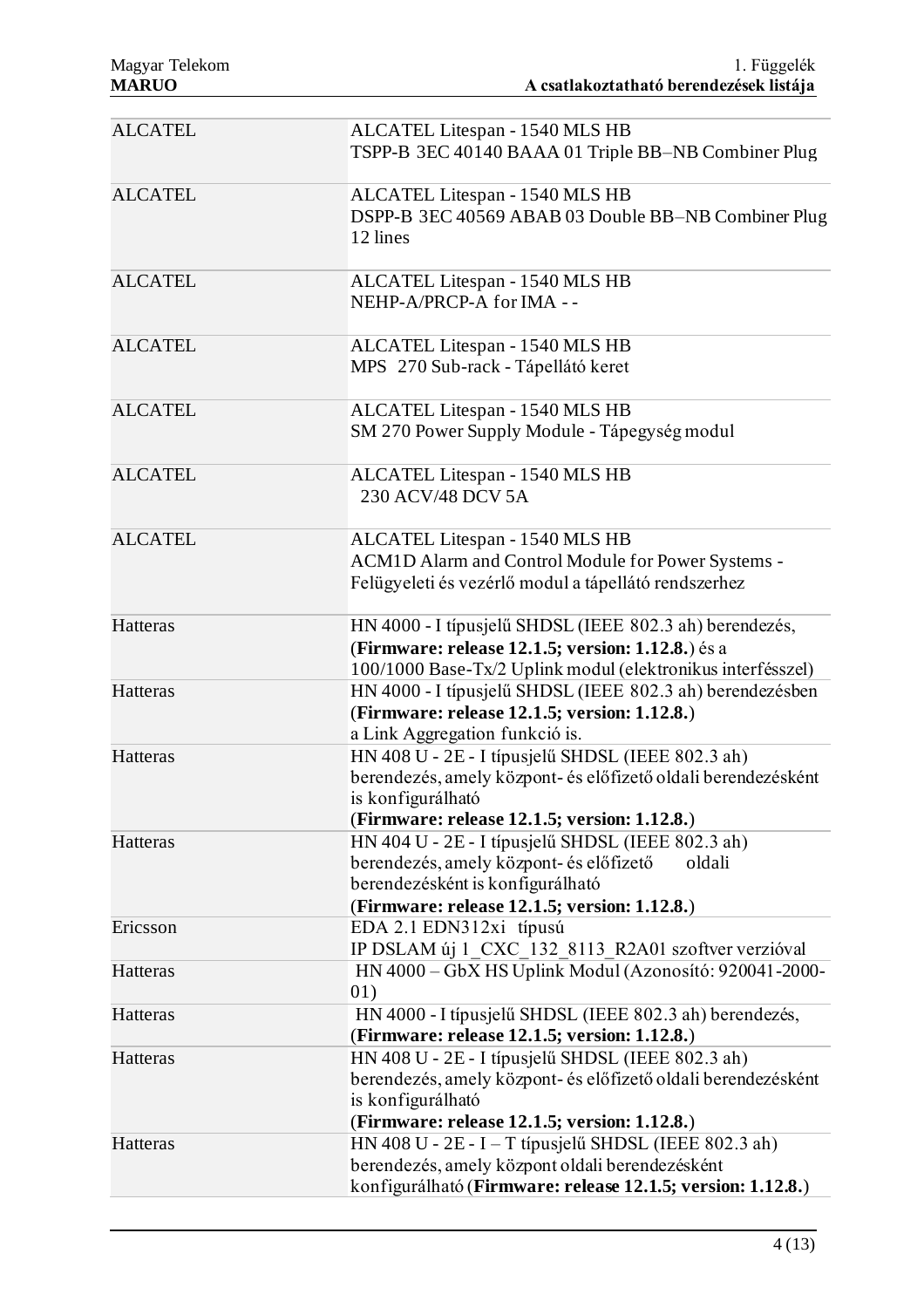| Hatteras |                                                        | HN 404 U - 2E - I típusjelű SHDSL (IEEE 802.3 ah) berendezés, |                |                  |  |  |
|----------|--------------------------------------------------------|---------------------------------------------------------------|----------------|------------------|--|--|
|          |                                                        | amely központ- és előfizető oldali berendezésként is          |                |                  |  |  |
|          | konfigurálható                                         |                                                               |                |                  |  |  |
|          |                                                        | (Firmware: release 12.1.5; version: 1.12.8.)                  |                |                  |  |  |
| Hatteras |                                                        | HN 404 U - $2E - I - T$ típusjelű SHDSL (IEEE 802.3 ah)       |                |                  |  |  |
|          |                                                        | berendezés, amely központ oldali berendezésként               |                |                  |  |  |
|          |                                                        | konfigurálható (Firmware: release 12.1.5; version: 1.12.8.)   |                |                  |  |  |
| Ericsson | ECN320 ENC                                             |                                                               |                |                  |  |  |
|          |                                                        | APPL SW: CXC 132 7380 R5B01                                   |                |                  |  |  |
|          |                                                        | Boot SW: CXC 132 7380 R5B01                                   |                |                  |  |  |
|          |                                                        | Release EDA2.2MA1EC1                                          |                |                  |  |  |
| Ericsson | ECN320 Switch                                          |                                                               |                |                  |  |  |
|          |                                                        | Appl. Sw: CXC 132 7440 V2.0.8.31                              |                |                  |  |  |
|          |                                                        | Boot sw: CXC 132 7441 V2.0.0.5                                |                |                  |  |  |
|          |                                                        | Release: EDA2.2MA1EC1                                         |                |                  |  |  |
| Ericsson | ESN108(g) R5A/B                                        |                                                               |                |                  |  |  |
|          |                                                        | Appl. Sw: CXC 132 6020 R4E01                                  |                |                  |  |  |
|          |                                                        | Boot sw: CXC 132 6021 R2A03                                   |                |                  |  |  |
|          |                                                        | Release: EDA2.2MA1EC1                                         |                |                  |  |  |
| Ericsson | EDN312i                                                |                                                               |                |                  |  |  |
|          |                                                        | Appl. Sw: CXC 132 4220 R11A08                                 |                |                  |  |  |
|          |                                                        | Boot sw: CXC 132 4522 R4B02                                   |                |                  |  |  |
|          | Release: EDA2.1R1A                                     |                                                               |                |                  |  |  |
| Ericsson | EDN312xi                                               |                                                               |                |                  |  |  |
|          | Appl. Sw: CXC 132 8112 R2A08                           |                                                               |                |                  |  |  |
|          |                                                        | Boot sw: CXC 132 8113 R2A01                                   |                |                  |  |  |
|          | Release: EDA2.1R1A                                     |                                                               |                |                  |  |  |
| Ericsson |                                                        | EDA EDN 312x típusjelű Splitter nélküli IP DSLAM              |                |                  |  |  |
|          | (Rendelési azonosító: BFB40105/E, R1)                  |                                                               |                |                  |  |  |
|          | (Szoftver/Firmware verzió: CXC 132 8113 R2A01; CXC 132 |                                                               |                |                  |  |  |
|          | 8112 R2A08)                                            |                                                               |                |                  |  |  |
| Ericsson | ECN 320, ECN 330, EDN 312i, EDN 312xi, EDN 312x, ESN   |                                                               |                |                  |  |  |
|          | 108, ESN 410 és                                        |                                                               |                |                  |  |  |
|          | EXN 104 berendezésekhez alkalmazható                   |                                                               |                |                  |  |  |
|          |                                                        | EDA2.2 MA2 EC4 szoftver verzió                                |                |                  |  |  |
|          | Eszköz                                                 |                                                               |                | Release          |  |  |
|          | típus                                                  | Appl. Sw                                                      | Boot sw        |                  |  |  |
|          | <b>ECN320</b>                                          | CXC 132 7380                                                  | <b>CXC 132</b> | EDA2.2MA         |  |  |
|          | <b>ENC</b>                                             | <b>R7E02</b>                                                  | 7380 R7E02     | 2EC4             |  |  |
|          |                                                        |                                                               | <b>CXC 132</b> | EDA2.2MA         |  |  |
|          | <b>ECN320</b>                                          | CXC 132 7440                                                  | 7441           | 2EC4             |  |  |
|          | Switch                                                 | V2.0.8.34                                                     | V2.0.0.4       |                  |  |  |
|          | <b>ECN330</b>                                          | CXC 1327380                                                   | <b>CXC 132</b> | EDA2.2MA         |  |  |
|          | <b>ENC</b>                                             | <b>R7E02</b>                                                  | 7380 R7E02     | 2EC4             |  |  |
|          | <b>ECN330</b>                                          | CXC 132 8902                                                  | <b>CXC 132</b> | EDA2.2MA         |  |  |
|          | Switch                                                 | V1.40                                                         | 8903 V1.1      | 2EC <sub>4</sub> |  |  |
|          |                                                        |                                                               | <b>CXC 132</b> | EDA2.2MA         |  |  |
|          |                                                        | CXC 132 9379                                                  | 9380           | 2EC4             |  |  |
|          | <b>ESN410</b>                                          | V1.0.2.33                                                     | V2.1.0.0       |                  |  |  |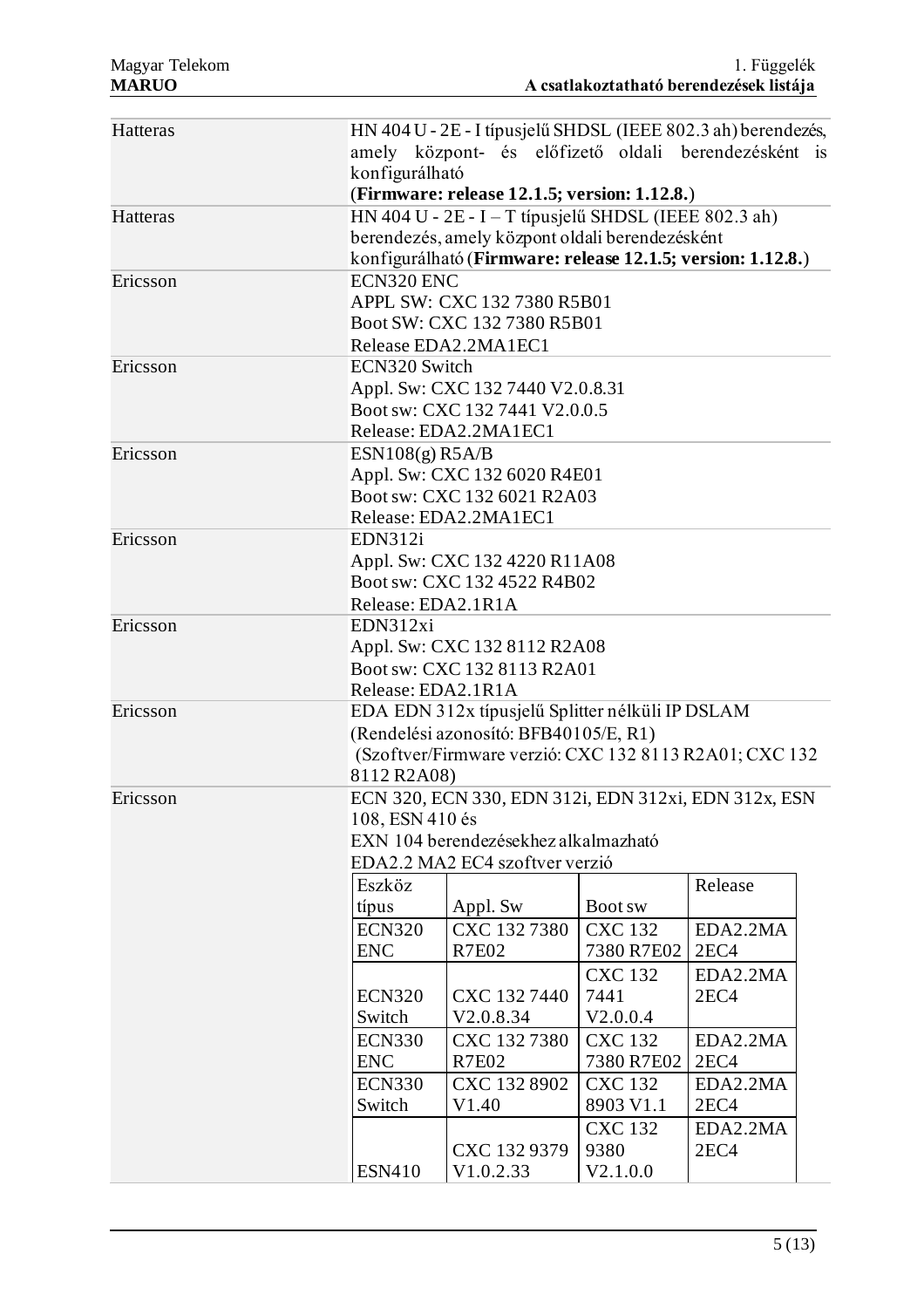|          |                     | CXC 132 6020                   |            | <b>CXC 132</b>  | EDA2.2MA               |  |
|----------|---------------------|--------------------------------|------------|-----------------|------------------------|--|
|          | <b>ESN108</b>       | <b>R6A04</b>                   |            | 6021 R2A03 2EC4 |                        |  |
|          |                     | CXC 132 4220                   |            | <b>CXC 132</b>  | EDA2.2MA               |  |
|          | EDN312i             | R13J05                         |            | 4522 R5A01      | 2EC <sub>4</sub>       |  |
|          | EDN312xi            | CXC 132 8112                   |            | <b>CXC 132</b>  | EDA2.2MA               |  |
|          | $\sqrt{x}$          | R4J05                          |            | 8113 R2B01      | 2EC <sub>4</sub>       |  |
|          |                     | CXC 132 6064                   |            | <b>CXC 132</b>  | EDA2.2MA               |  |
|          | <b>EXN104</b>       | <b>R5G03</b>                   |            | 6065 R3A02      | 2EC <sub>4</sub>       |  |
| Ericsson |                     | VDSL2 technológia berendezései |            |                 |                        |  |
|          |                     |                                |            |                 |                        |  |
|          | Megnevezé Típus     |                                | Gyári      |                 | SW verzió              |  |
|          | S                   |                                |            | azonosító       |                        |  |
|          | IP DSLAM EDA $612i$ |                                | <b>BFB</b> |                 | Boot sw:               |  |
|          |                     |                                |            | 40113/B11       | CXC 172 0823 R1        |  |
|          |                     |                                | R1B        |                 | <b>B02</b>             |  |
|          |                     |                                |            |                 | Application sw:        |  |
|          |                     |                                |            |                 | CXC 172 0822 R2        |  |
|          |                     |                                |            |                 | C20                    |  |
|          | Switch              | <b>ESN 212</b>                 | <b>KDU</b> |                 | Boot sw:               |  |
|          |                     |                                |            | 137 424/A11     |                        |  |
|          |                     |                                | R1A        |                 | CXC 172 1908 R2        |  |
|          |                     |                                |            |                 | A06                    |  |
|          |                     |                                |            |                 | Application sw:        |  |
|          |                     |                                |            |                 | CXC 172 1906 R2        |  |
|          |                     |                                |            |                 | A05                    |  |
|          | Power               | <b>EPN 210</b>                 | <b>BML</b> |                 |                        |  |
|          | Distributio         |                                |            | 901 174/A11     |                        |  |
|          | n Node              |                                |            |                 |                        |  |
|          | Switch              | <b>ESN 410</b>                 | <b>KDU</b> |                 | Boot sw:               |  |
|          |                     |                                |            | 137 357/R01     | CXC 132 9380           |  |
|          |                     |                                |            |                 | V2.0.7.1               |  |
|          |                     |                                |            |                 | Application sw:        |  |
|          |                     |                                |            |                 | CXC 131 9379           |  |
|          |                     |                                |            |                 | V1.0.2.43              |  |
|          | Manageme            | <b>ECN 330</b>                 | <b>KDU</b> |                 | Switch boot sw:        |  |
|          | nt                  |                                |            | 137 365/R1E     | CXC 132 8903           |  |
|          |                     |                                |            |                 | V1.1                   |  |
|          |                     |                                |            |                 | Switch application     |  |
|          |                     |                                |            |                 | sw:                    |  |
|          |                     |                                |            |                 | CXC 132 8902           |  |
|          |                     |                                |            |                 | V3.34                  |  |
|          |                     |                                |            |                 | <b>EMP</b> version:    |  |
|          |                     |                                |            |                 | CXC 132 7380/R9        |  |
|          |                     |                                |            |                 | A34                    |  |
|          |                     |                                |            |                 | <b>ENC</b> Application |  |
|          |                     |                                |            |                 | sw:                    |  |
|          |                     |                                |            |                 | CXC 172 1882/R9        |  |
|          |                     |                                |            |                 | A18                    |  |
|          | <b>PEM</b>          |                                |            | Version V4.0    | System:                |  |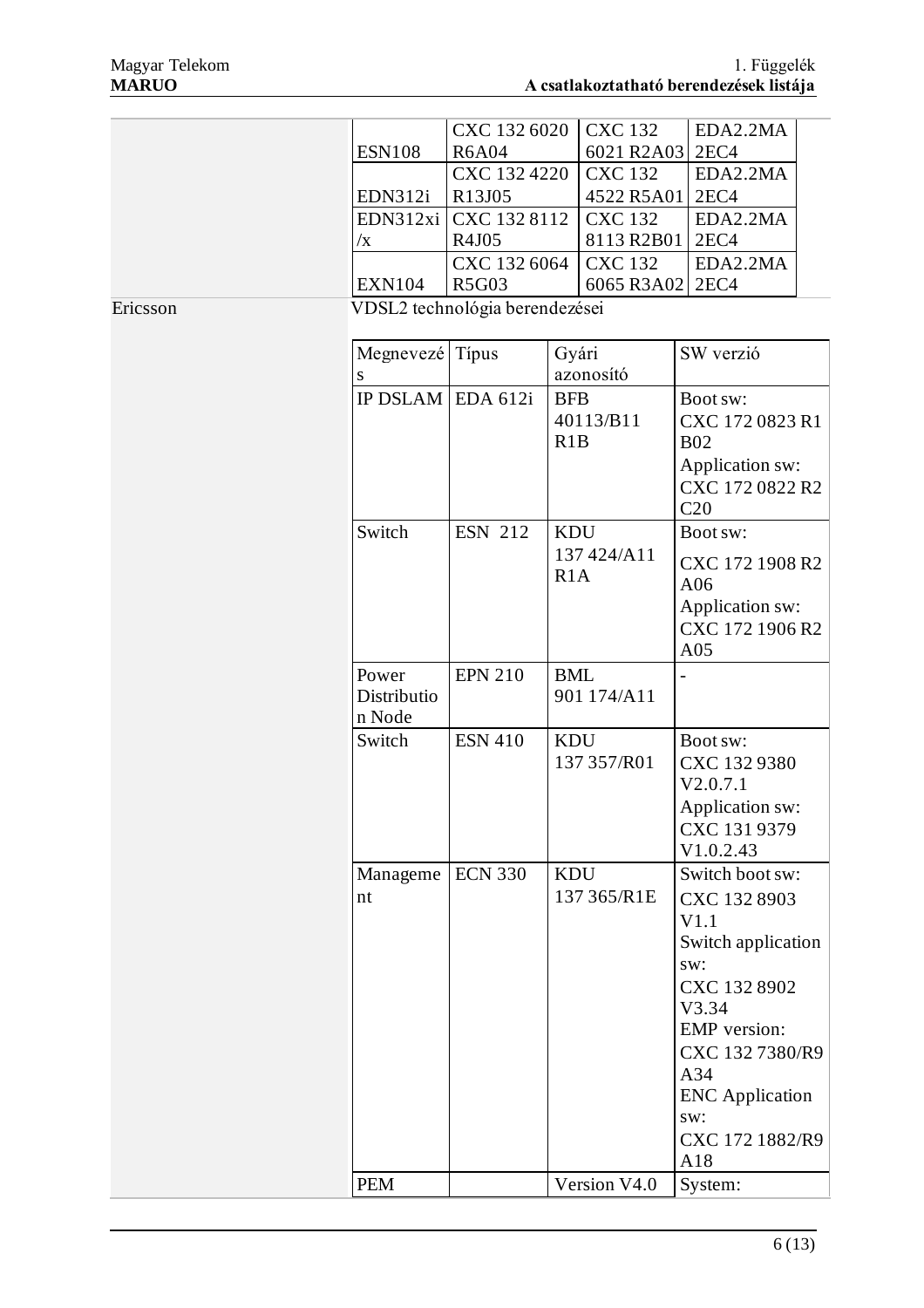| Service<br>Configurati | <b>CXC</b> 172<br>1919/R1A |
|------------------------|----------------------------|
| on<br>Manager          | Build: 4.0.0.19            |

| <b>ECI</b> | Hi-FOCuS 5 típusjelű Ethernet DSLAM berendezés,                |                     |  |  |
|------------|----------------------------------------------------------------|---------------------|--|--|
|            | $(SW.: ATUPC$ APP $1.20.53$ ; Boot verzió: BAP 01.23)<br>Típus | Rendelési azonosító |  |  |
|            | Chassis Hi-FOCuS                                               |                     |  |  |
|            | Hi-FOCuS Shelf + FAN<br>Control Card                           | Y33007              |  |  |
|            | CFU Hi-FOCuS                                                   | Y33008              |  |  |
|            | Mini-Shelf M82C                                                |                     |  |  |
|            | Mini-Shelf M82C + FAN<br>Control Card M82C                     | Y33009              |  |  |
|            | CFU M82C                                                       | Y33010              |  |  |
|            | <b>Network Interface Cards</b>                                 |                     |  |  |
|            | <b>IPNI 20</b>                                                 | Y33011              |  |  |
|            | <b>SFP</b> Electrical                                          | Y33014              |  |  |
|            | SFP Optocal 15km                                               | Y33013              |  |  |
|            | Line Cards                                                     |                     |  |  |
|            | <b>ADSL Line Card 64 Ports</b><br><b>ISDN</b>                  | Y33012              |  |  |
|            | <b>Spare Parts</b>                                             |                     |  |  |
|            | FAN Control Card                                               | Y33015              |  |  |
|            | FAN Unit M82C                                                  | Y33016              |  |  |
|            | Splitters                                                      |                     |  |  |
|            | Splitter Shelf 512 Ports                                       | Y33017              |  |  |
|            | Splitter Shelf 960Ports                                        | Y33018              |  |  |
|            | Splitter Card 32 Ports                                         | AS211173            |  |  |
|            | Splitter Card 64 Ports                                         | AS212858            |  |  |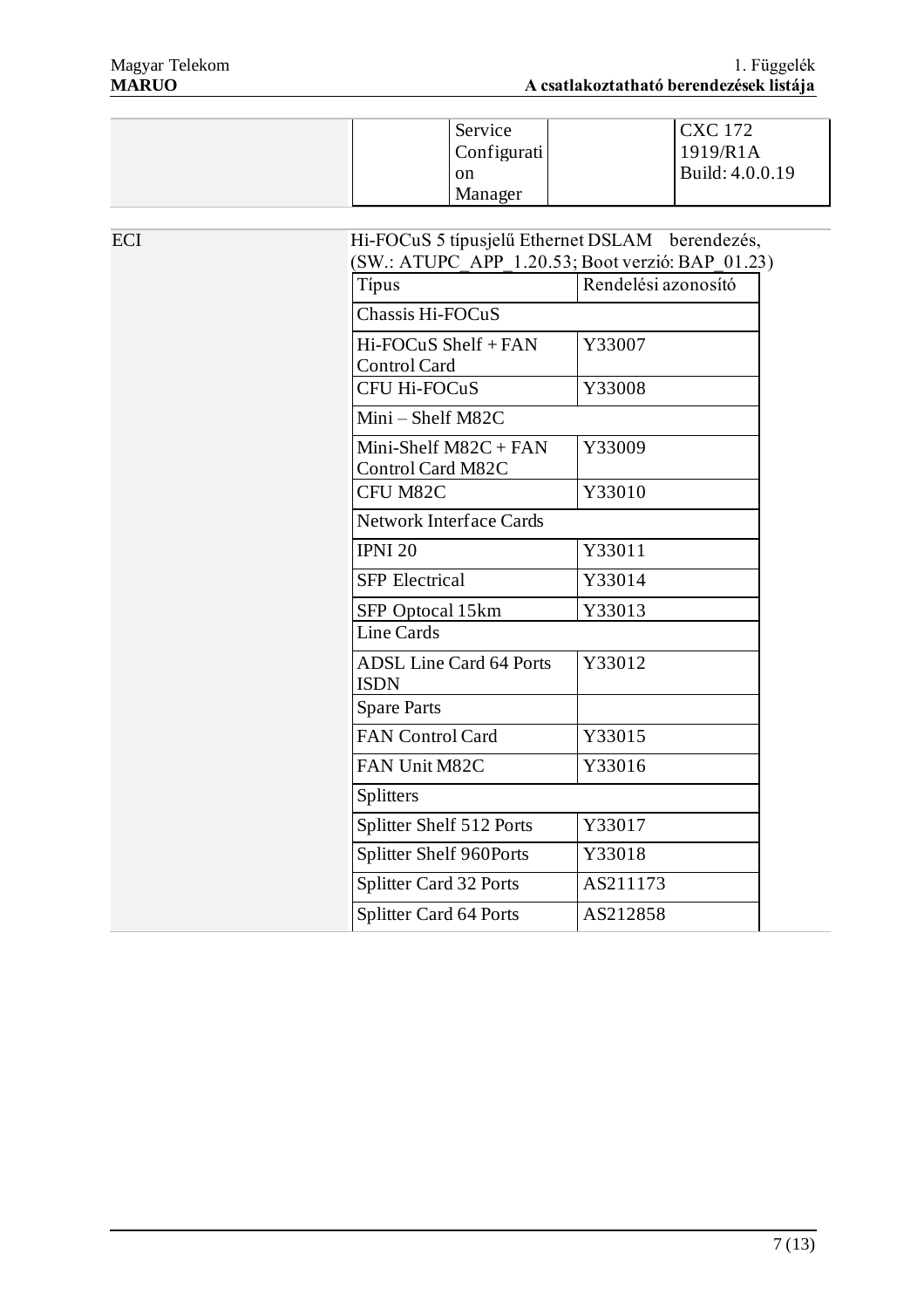| Huawei | MA5600T, MA5603T<br>SW verzió: MA5600V800R017C10 SPH202 HP2017<br>Vezérlő kártya: H801SCUN VER B/Ver D, H802SCUN VER A<br>Voice subboard: H801CKMC VER A<br>VDSL kártyák: H80BVDPM VER D<br><b>H80DVCPM VER D</b><br>SHDSL kártyák: H80ASHLM VER A<br><b>H802SHGM VER D</b>                                                                                                                                                                                                          |
|--------|--------------------------------------------------------------------------------------------------------------------------------------------------------------------------------------------------------------------------------------------------------------------------------------------------------------------------------------------------------------------------------------------------------------------------------------------------------------------------------------|
|        | POTS kártya: H808ASPB VER D<br>ISDN BRA kártya: H802DSRD VER B<br>ISDN PRA kártya: H802EDTB VER C<br>Uplink kártya: H801GICK VER A<br>Vectoring engine: H806VPEC VER B, H806VPGA VER A                                                                                                                                                                                                                                                                                               |
|        |                                                                                                                                                                                                                                                                                                                                                                                                                                                                                      |
| Huawei | <b>MA5600T</b><br>SW verzió: MA5600V800R017C10 SPH202 HP2009 HP2025<br>Vezérlő:<br><b>H801SCUL VER B/VER C</b><br>$\bullet$<br><b>H801SCUN VER B/VER D</b><br>$\bullet$<br>• H802SCUN VER A<br>GPON:<br>H801GPBC VER A/VER B<br>$\bullet$<br><b>H802GPBD VER B</b><br>$\bullet$<br>H805GPBD VER B<br>$\bullet$<br>H807GPBH VER A<br>$\bullet$<br>H805GPFD VER A<br>$\bullet$<br>Uplink:<br>H801X1CA VER C<br>$\bullet$<br>H801X2CA VER C<br>$\bullet$<br><b>H801X2CS VER C/VER D</b> |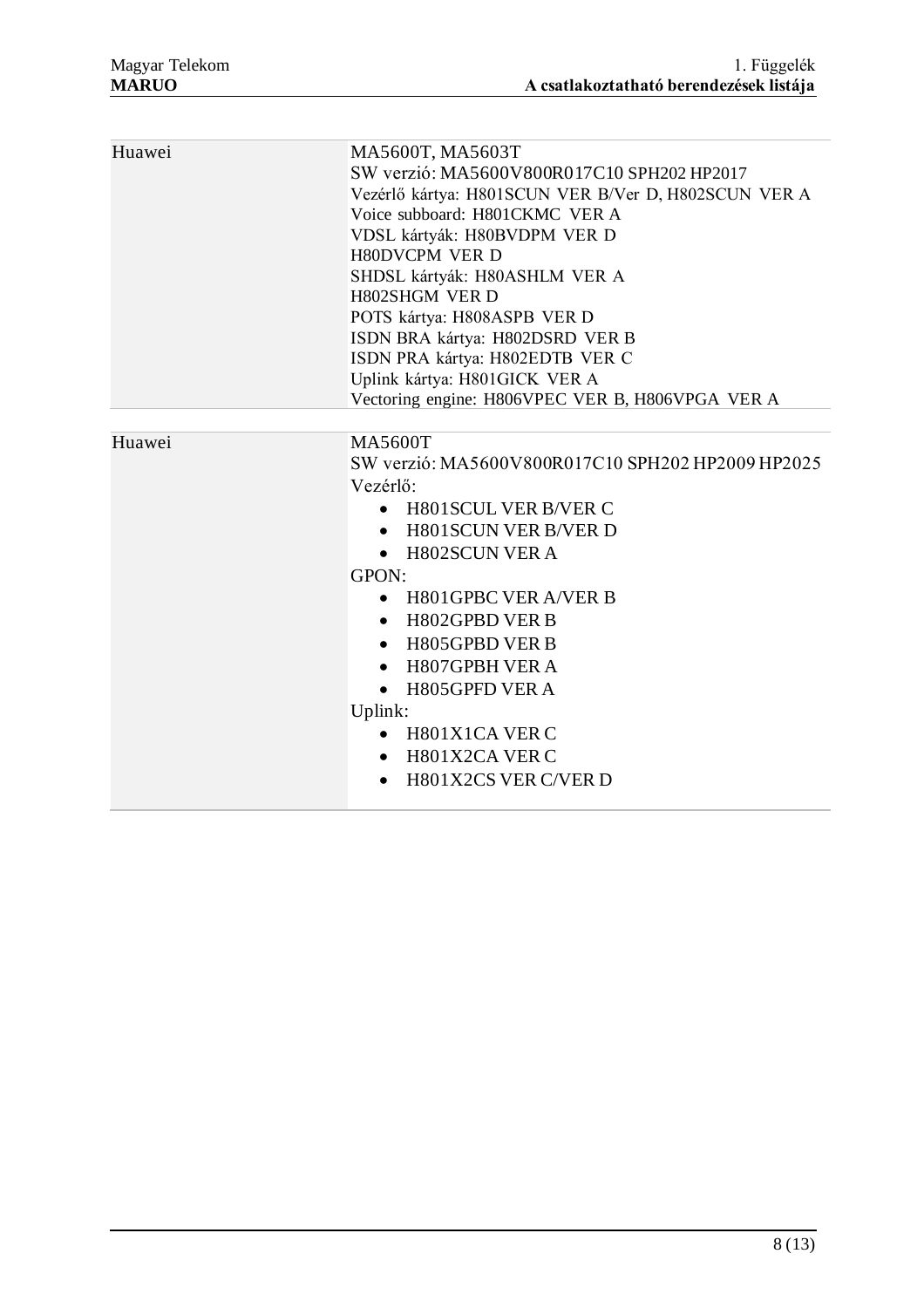# **Előfizető oldali eszközök**

| Gyártó                | Típus                                                               |
|-----------------------|---------------------------------------------------------------------|
| DialCom               | DialCom -CT -CPF 104 G POTS/ISDN feletti kombinált                  |
|                       | splitter                                                            |
| Amigo                 | Amigo IS - 0016 POTS/ISDN feletti kombinált splitter                |
| <b>TELINDUS NV/SA</b> | CROCUS SHDSL 1P TT G. 703 RP típusjelű előfizető oldali             |
|                       | berendezés (178715)                                                 |
| <b>TELINDUS NV/SA</b> | CROCUS SHDSL 2P TT G. 703 RP típusjelű előfizető oldali             |
|                       | berendezés (178713)                                                 |
| Dialcom               | Dialcom CT - CPF 104G POTS/ISDN feletti előfizető oldali            |
|                       | splitter; ETSI TS 101 952 - $1 - 4$                                 |
| <b>LEA</b>            | PCE 22BC - 20 POTS/ISDN feletti kombinált splitter                  |
| <b>YCL</b>            | CPF 1041G POTS/ISDN feletti kombinált splitter                      |
| <b>ZTE</b>            | IS0016 POTS/ISDN feletti kombinált splitter                         |
| Cisco                 | 878 típusjelű SHDSL berendezés, Bridge – ként                       |
|                       | konfigurálva, előfizető oldali (CPE) eszközként,                    |
|                       | szimmetrikus Internet hozzáférésre (1M és 2M profillal)             |
| <b>LEA</b>            | PCE 22HC - 20RM típusú POTS/ISDN feletti CPE                        |
|                       | (előfizető) oldali                                                  |
|                       | dual ADSL Splitter                                                  |
| Hatteras              | HN 408 CP - 1E - I típusjelű SHDSL (IEEE 802.3 ah)                  |
|                       | berendezés, amely előfizető oldali berendezésként                   |
|                       | konfigurálható (Firmware: release 12.1.5; version: 1.12.8,          |
|                       | Firmware: release 14.2.35; version: 1.14.256)                       |
| Hatteras              | HN 404 CP - 1E - I típusjelű SHDSL (IEEE 802.3 ah)                  |
|                       | berendezés, amely előfizető oldali berendezésként                   |
|                       | konfigurálható (Firmware: release 12.1.5; version: 1.12.8           |
|                       | és a Firmware: release 14.2.35; version: 1.14.256)                  |
| Telindus              | Telindus által gyártott és forgalmazott, 1431 típusjelű             |
|                       | SHDSL Router CPE berendezés (Rendelési azonosító:                   |
|                       | 178722)                                                             |
| Thomson               | Speedtouch 780i WL típusjelű ADSL NT<br>(Firmware verzió: 6.2.29.2) |
| Cisco                 | Cisco 876 W típusjelű WLAN interfésszel rendelkező                  |
|                       | (802.11 b/g) ISDN felett működő ADSL végberendezés                  |
| Cisco                 | WIC - 1 típusjelű SHDSL CPE oldali kártya                           |
|                       |                                                                     |
| Hatteras              | HN 408 CP - 1E - I típusjelű SHDSL (IEEE 802.3 ah)                  |
|                       | berendezés, amely előfizető oldali berendezésként                   |
|                       | konfigurálható (Firmware: release 12.1.5; version: 1.12.8           |
|                       | és a Firmware: release 14.2.35; version: 1.14.256)                  |
| Hatteras              | HN 404 CP - 1E - I típusjelű SHDSL (IEEE 802.3 ah)                  |
|                       | berendezés, amely előfizető oldali berendezésként                   |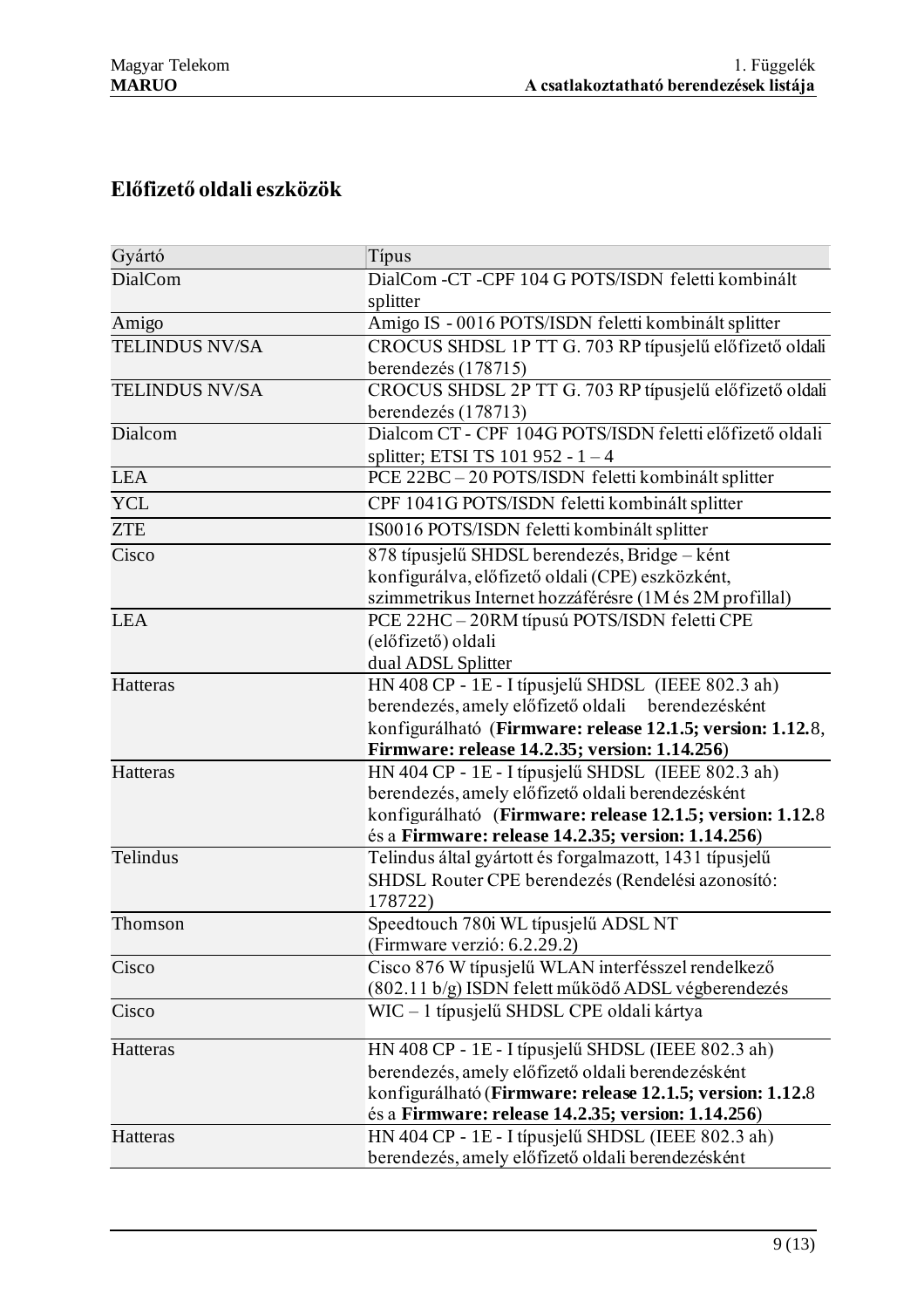|            | konfigurálható (Firmware: release 12.1.5; version: 1.12.8)<br>és a Firmware: release 14.2.35; version: 1.14.256) |
|------------|------------------------------------------------------------------------------------------------------------------|
| MultiTech  | MVP 210 típusjelű Dual Channel VoIP berendezés (Voice                                                            |
|            | GateWay)                                                                                                         |
|            | (Firmware: 6.09.0E-29-Sep-06)                                                                                    |
| MultiTech  | MVP 410 ST típusjelű ISDN - BRI Multi VoIP                                                                       |
|            | berendezés (Voice GateWay)                                                                                       |
|            | (Firmware: 5.09.04)                                                                                              |
| MultiTech  | MVP 810 típusjelű 8 Channel Analog MultiVoIP                                                                     |
|            | berendezés (Voice GateWay)                                                                                       |
|            | (Firmware: 6.09.0E-29-Sep-06)                                                                                    |
| MultiTech  | MVP 3010 típusjelű ISDN - PRI Multi VoIP berendezés                                                              |
|            | (Voice GateWay)                                                                                                  |
|            | (Firmware: 4.09.07-28-Sep-06-E1)                                                                                 |
| Pirelli    | <b>TI7200 GP</b>                                                                                                 |
|            | (Firmware verzió: 1.48S-M)                                                                                       |
| <b>AVM</b> | Speedport W721V                                                                                                  |
|            | (Firmware verzió: 64.04.58)                                                                                      |
| Pirelli    | CIA6822                                                                                                          |
|            | (Firmware verzió: 1.38S-M)                                                                                       |
| Pirelli    | DRGA225G                                                                                                         |
|            | (Firmware verzió: 1.38S-M)                                                                                       |
| <b>ZTE</b> | ZXDSL931                                                                                                         |
|            | (Firmware verzió: ZXDSL 931VIIV2.5.0j.Z31.HU)                                                                    |
| <b>ZTE</b> | ZXV10H201L                                                                                                       |
|            | (Firmware verzió: V1.0.01.TcomT23)                                                                               |
| <b>ZTE</b> | <b>ZXDSL 931 V2</b>                                                                                              |
|            | (Firmware verzió: V2.0.00.HU.T17)                                                                                |
| Sercomm    | Speedport W724V                                                                                                  |
|            | (Firmware verzió: 09021602.00.054)                                                                               |
| <b>ZTE</b> | ZXHN H368N (bonding CPE)                                                                                         |
|            | (Firmware verzió: V1.00.01T11)                                                                                   |
| <b>ZTE</b> | Speedport Entry 2i H268N                                                                                         |
|            | (Firmware verzió: V1.0.0_HU_T3P2)                                                                                |
| Huawei     | HA35-11                                                                                                          |
|            | (Firmware verzió: V100R017C10SPC015 vagy                                                                         |
|            | V100R017C10SPC018)                                                                                               |
| Huawei     | <b>HG850 ONT</b>                                                                                                 |
|            | (Firmware verzió: V1R1C01SPC060)                                                                                 |
| Huawei     | HG850A ONT                                                                                                       |
|            | (Firmware verzió: V1R1C07SPC018                                                                                  |
| Huawei     | <b>HG8245 ONT</b>                                                                                                |
|            | (Firmware verzió: V1R006C00S202)                                                                                 |
| Huawei     | HG8245H ONT                                                                                                      |
|            | (Firmware verzió: V3R015C10S155, V3R017C10S150)                                                                  |
| Sagemcom   | F@ST 5655V2 AC                                                                                                   |
|            | (Firmware verzió: SG3G10000318, SG3G10000392)                                                                    |
| D-Link     | <b>DCM-301</b>                                                                                                   |
|            | (Firmware verzió: DCM-301EU-BFC555-111223-F)                                                                     |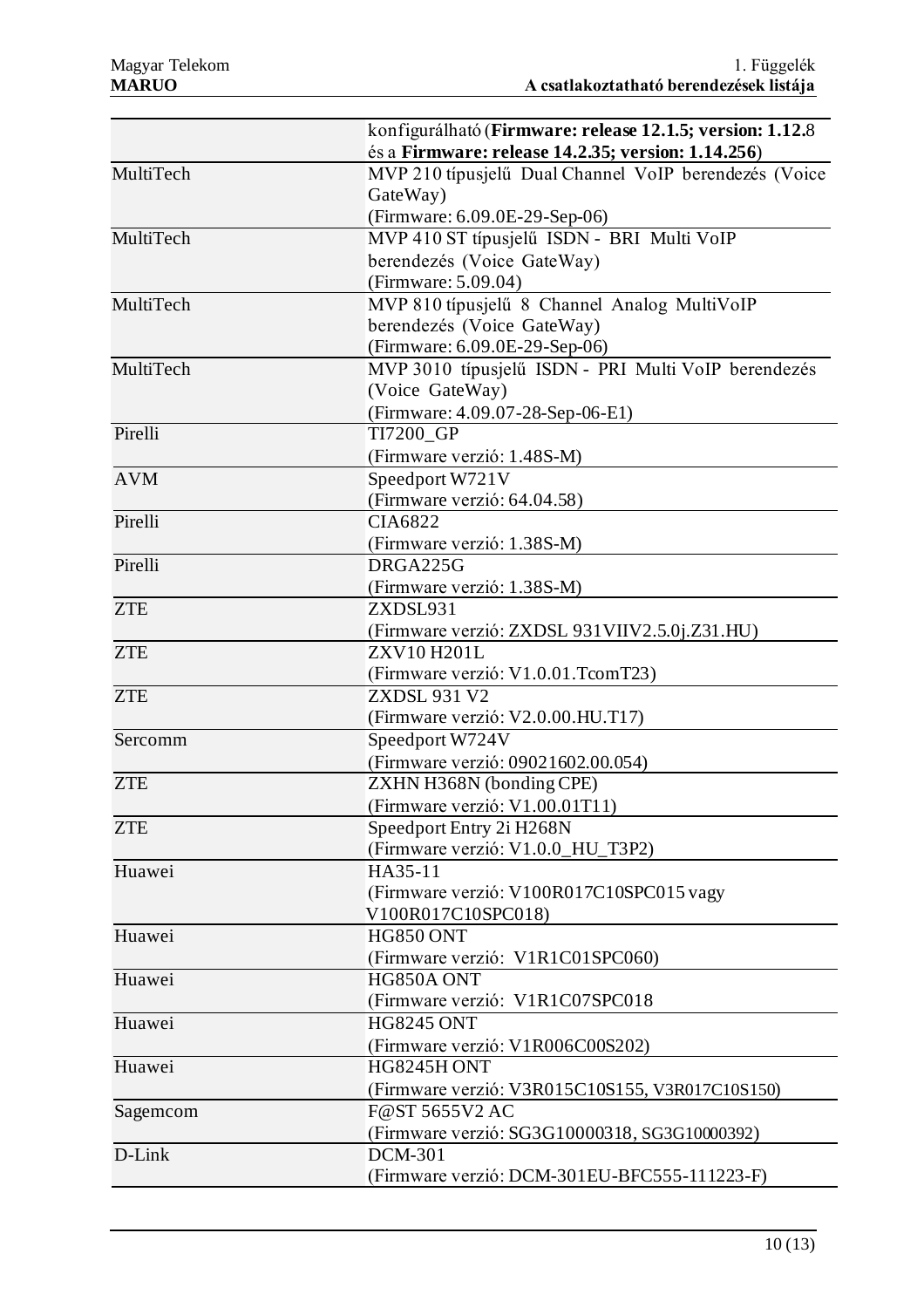| Thomson     | <b>TCM-470</b>                                        |
|-------------|-------------------------------------------------------|
|             | (Firmware verzió: TCM47X-AD.02.54-150408-F)           |
| Thomson     | <b>THG-570</b>                                        |
|             | (Firmware verzió: THG57X-A9.01.61-121109-F-1FF)       |
| Cisco       | <b>EPC3010</b>                                        |
|             | (Firmware verzió: e3000-v302r125573-130625c-          |
|             | CVC060414)                                            |
| Cisco       | EPC3212                                               |
|             | (Firmware verzió: epc3212-E10-12-v302r12901-100316c-  |
|             | MYR-CVC060414)                                        |
| Cisco       | EPC3825                                               |
|             | (Firmware verzió: epc3825-v302r125574-141208c-        |
|             | CVC060424)                                            |
| Cisco       | <b>EPC3925</b>                                        |
|             | (Firmware verzió: epc3925-E15-12-v302r125574-141208c- |
|             | 12gre-CVC060424)                                      |
| Technicolor | TC7200.20                                             |
|             | (Firmware verzió: TC7200.20-DC3615-eCos_linux-E)      |
| D-Link      | DCM-704B3                                             |
|             | (Firmware verzió: signed_20121012_T-                  |
|             | Com_NCS_v1.1.0.18_20151001_3in1)                      |
| D-Link      | <b>DCM-704B4</b>                                      |
|             | (Firmware verzió: signed_20121012_T-                  |
|             | Com_NCS_v1.1.0.18_20151001_3in1)                      |
| Sagemcom    | F@ST3686v1                                            |
|             | (Firmware verzió: FAST3686_MAGYAR_3.91.0-             |
|             | 20171215_monolithic, FAST3686_3.97.0-20180314)        |
| Sagemcom    | F@ST3686v2                                            |
|             | (Firmware verzió: FAST3686_MAGYAR_3.91.0-             |
|             | 20171215_monolithic, FAST3686_3.97.0-20180314)        |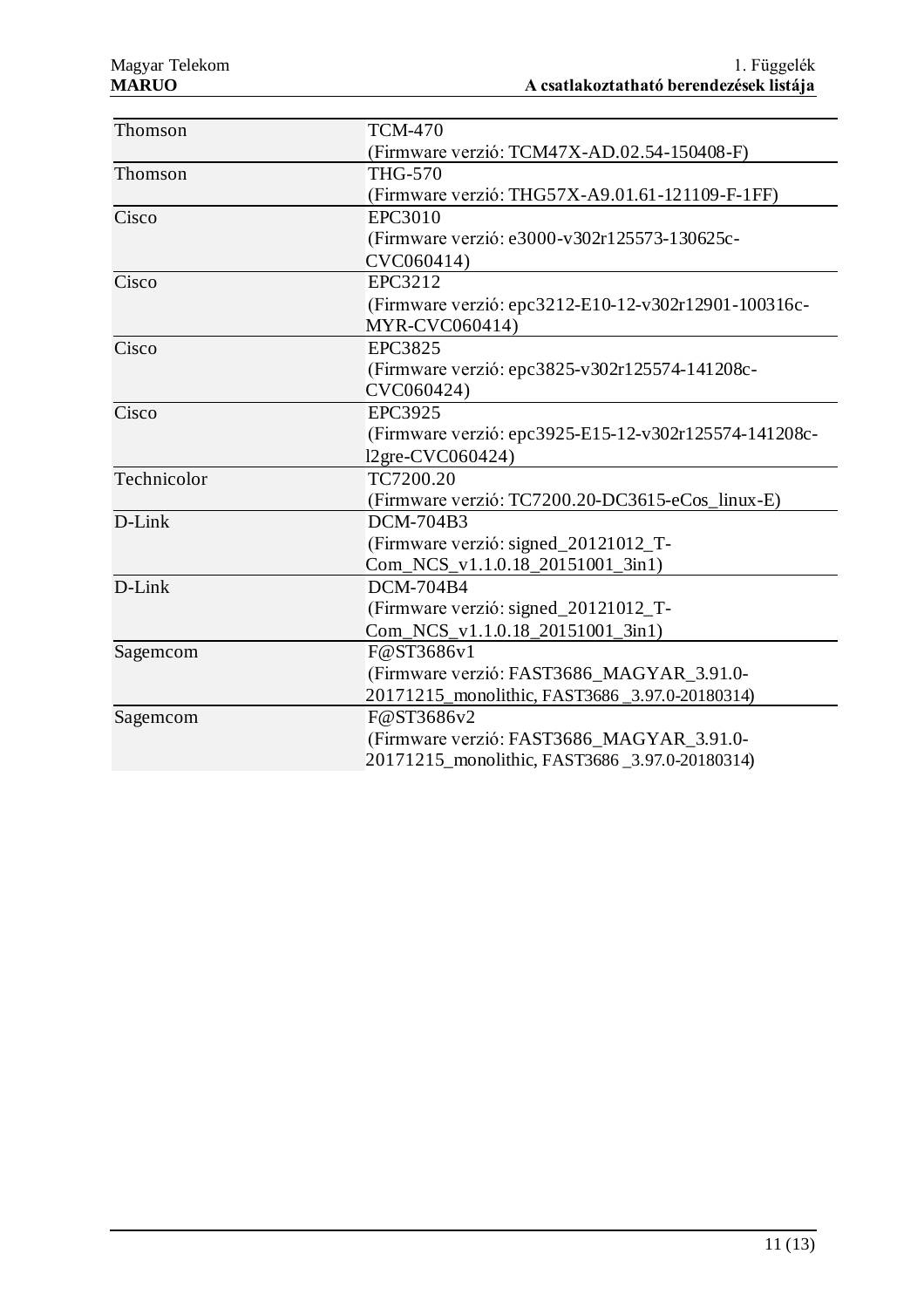## **Országos és Közeli Bitfolyam Hozzáférés Szolgáltatásoknál alkalmazható Előfizető oldali végberendezések.**

Javasolt a legfrissebb FW verzióra való upgrade, amelyet a Magyar Telekom automatikusan megtesz a saját menedzselésű eszközein.

Réz-xDSL és FTTx-xDSL hozzáférési hálózaton alkalmazható végberendezések (HGW)

| Gyártó     | Típus és Firmware verzió                                          | Megjegyzés             |
|------------|-------------------------------------------------------------------|------------------------|
| <b>ZTE</b> | Speedport Entry 2i H268N<br>(Firmware verzió: V1.0.0_HU_T3P2)     |                        |
| ZTE        | <b>ZXHN H368N</b> (bonding CPE)<br>(Firmware verzió: V1.00.01T11) |                        |
| Sercomm    | Speedport Plus<br>(Firmware verzió: 09022001.00.622)              | Bevezetve: 2019. május |

| Gyártó   | Típus és Firmware verzió       | Megjegyzés                                    |  |
|----------|--------------------------------|-----------------------------------------------|--|
| Huawei   | HG8245H ONT                    |                                               |  |
|          | Firmware verzió: V3R015C10S155 | Korábbi verzió, upgrade javasolt.             |  |
|          | HG8245H ONT                    |                                               |  |
|          | Firmware verzió: V3R017C10S150 | Legfrissebb verzió. Bevezetve: 2019. március. |  |
| Sagemcom | F@ST5655V2AC                   |                                               |  |
|          | Firmware verzió: SG3G10000318  | Korábbi verzió, upgrade javasolt.             |  |
|          | F@ST5655V2AC                   |                                               |  |
|          | Firmware verzió: SG3G10000392  | Legfrissebb verzió. Bevezetve: 2019. március. |  |
|          | F@ST5655V2AC                   | Vodafone verzió. Bevezetve: 2019. június.     |  |
|          | Firmware verzió: SG3X10000001  |                                               |  |

GPON hozzáférési hálózaton alkalmazható végberendezések (GPON ONT)

Koaxiális hozzáférési hálózaton alkalmazható végberendezések (kábelmodem)

| Gyártó   | Típus és Firmware verzió       | Megjegyzés                                    |  |
|----------|--------------------------------|-----------------------------------------------|--|
| Kaon     | Kaonmedia CG3000               | DOCSIS 3.1 verzió. Bevezetve: 2019. július.   |  |
|          | Firmware verzió:               |                                               |  |
|          | v1.1.20                        |                                               |  |
| Sagemcom | F@ST3890v3                     | DOCSIS 3.1 verzió. Bevezetve: 2019. július.   |  |
|          | Firmware verzió:               |                                               |  |
|          | FAST3890V3_MAGYAR_sw05.76.6.4h |                                               |  |
|          | F@ST3686v2                     | Vodafone verzió. Bevezetve: 2019. június.     |  |
|          | Firmware verzió:               |                                               |  |
|          | FAST3686_VODAHU_3.128.0-       |                                               |  |
|          | 20190520                       |                                               |  |
|          | F@ST3686v1                     |                                               |  |
|          | Firmware verzió:               | Legfrissebb verzió. Bevezetve: 2019. március. |  |
|          | FAST3686_3.97.0-20180314       |                                               |  |